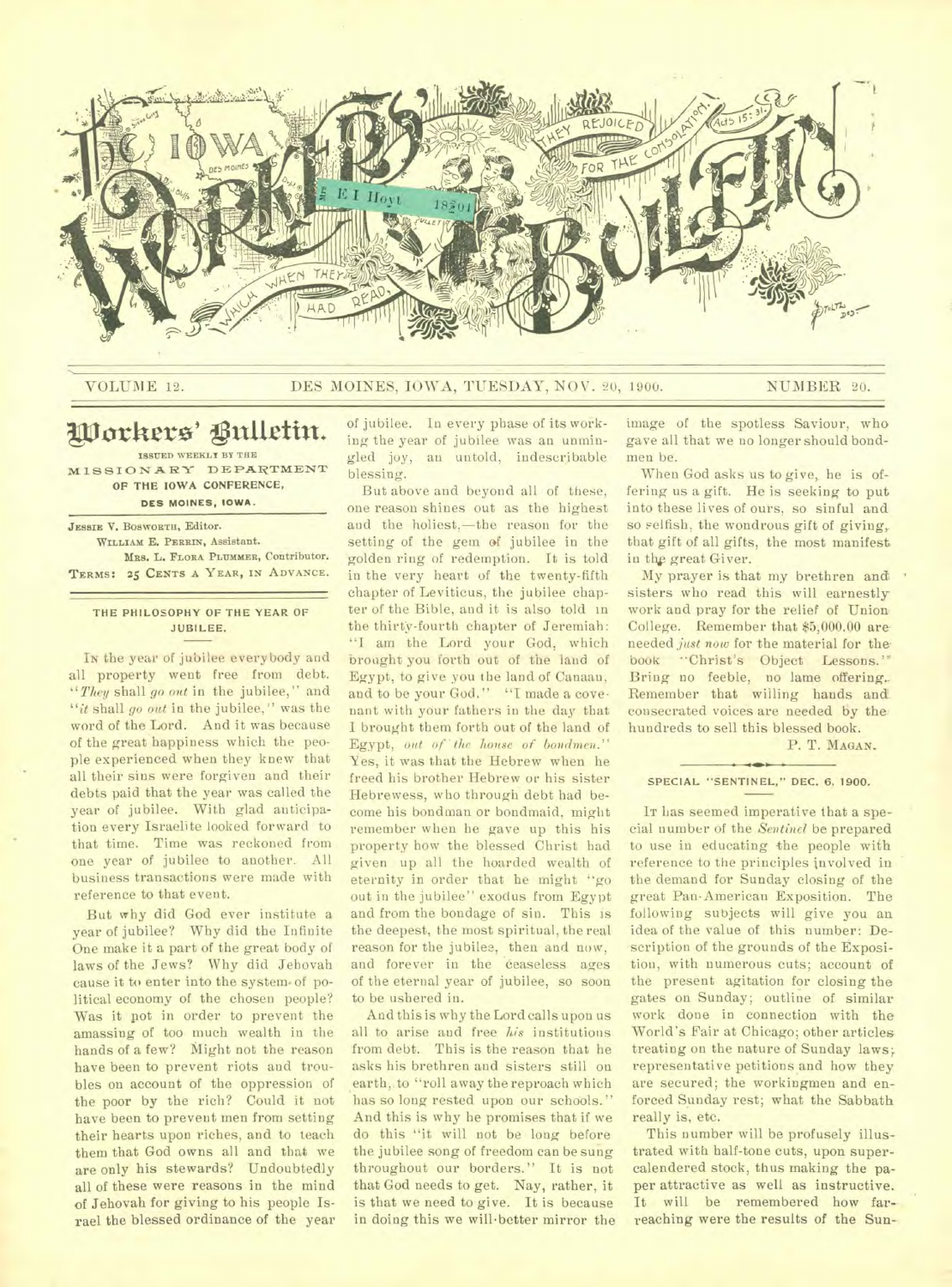day-closing agitation in connection with the World's Fair. We now have opportunity to recall the significance of that legislative action, under circumstances that will at once add interest and lend force to that bit of American history. We are confident that friends of religious liberty everywhere will gladly embrace this opportunity to sow the seed of truth under circumstances so favorable.

The price of this number will be one dollar per hundred, or eight dollars per thousand. Send orders to your State Office.

**TNT. RELIGIOUS LIBERTY** ASSN.

### **FIELD REPORTS.**

**SUMMARY OF WORKERS' REPORTS AS GIV-EN AT THE STATE MEETING.** 

### *(Concluded.)*

**SIBLEY.—Brn.** T. H. Jeys and C. T. Adams reported the work at this place. Meetings were held from June 26 to Oct. 1. The attendance was not large, averaging about thirty, but the same people came from night to night. Six signed the covenant, and others can almost be counted as Sabbath-keepers. One German family, and also a family belonging to the Campbellite church, are especially promising. Bro. Arthur McClintock has located there for the winter, and will follow up the work.

**GRAND JUNCTION AND MINBURN.—AS**  the leader of the tent company laboring at these places, Eld. J. S. Hart, was not present, Bro. Wm. Johnson spoke of the work there. The attendance was fair until the Sabbath question was presented. The opposition was very bitter. and there is a very large Catholic element. The Methodist minister preached against them after the tent was taken down, causing anew interest to spring up which seemed to call for a second series of meetings. However, the attendance after the tent was repitched was not as good as they had expected, and they moved to Minburn the latter part of September. The interest was not large at that place, but they had a number of regular attendants. Eld. Hart was called away by sickness at home at an important point in the meetings, and the lateness of the season and bad weather were also unfavorable. Some are deeply interested<br>and on the point of deciding. At and on the point of deciding. Grand Junction two promised to keep the Sabbath, and for others they have hope. A Sabbath-school was organized there.

**SEYMOUR.—Eld.** W. B. Everhart, Bro. G. R. Hawkins and wife, and Sister Margaret Young began a tent effort at Seymour shortly after the Fourth of July. They had a good interest to begin with. A Christian minister opposed the work, but the interest continued. However, it was not fully developed, as they had to leave the grounds when school began, One took a stand for the truth, and Bro. Everhart will seek to develop the interest by visiting, etc.

MALVERN.--Brn. P. P. Adams and C. A. Hansen labored at Malvern for two months just following the Ames camp-meeting. The attendance averaged about twenty-five. Seven or eight are keeping the Sabbath, and it seems that there is an interest yet. They moved their tent to Hillsdale, where they have a good interest, but as yet no visible results. There is a demand for meetings in town, also in the country. Bro. Adams has also done some work at North Grove, where there is a good interest. A few have been baptized. They have worked in a very long stretch of territory where we have representatives, and it seems there ought to be a company at each end of the territory. Bro. Hansen has located at Hillsdale, to follow up interest. Prospects seem very favorable, with little prejudice, thus giving good opportunity to work.

**ROLAND.—Bro.** N. C. Bergersen in reporting the Scandinavian work in our State first spoke of the conditions which must be met by the Scandinavian workers as contrasted with those existing among the American people. The people of his nationality are very slow to accept new doctrines, and the ministers especially are not at all friendly to those promulgating them. They began meetings at Roland soon after the Fourth. The people generally are largely given up to pleasure seeking, and the ministers are regarded by the church members much the same as are the priests in the Catholic church. The meetings were continued until the<br>middle of September. During that middle of September. time opposition sermons were preached, which were reviewed by Eld. Lewis Johnson. A large audience was present, and the power of God attended. The workers visited every house in town, and all the farm houses near, with our publications. Several are interested and request baptism. There is a large territory almost entirely settled by Norwegian people, with Story City as the center, and the work should

be continued in different places around there. Our literature has been largely circulated, and we can only leave the results with the Lord, who giveth the increase.

**GUTHRIE CENTER.—Eld.** Wm. Guthrie and Bro. W. E. Frederick located their tent at this place. It was impossible to do anything there, owing to a very bad influence wielded in the surrounding country by parties who claim to be S. D. Adventists. There was a request for the tent to be moved to Canby, but some delay in moving occurred, and a storm demolished it. This forced the company to disband. Eld. Starr reported some work at Canby, and thought there was a good opening for future labor there.

**COLUMBUS CITY AND GRA NDVIEW.—**  Brn. U. P. Long and E. H. Adams reported for these places. They met with some discouragements and delays in beginning the work, and afterwards bitter opposition, but before closing the situation seemed quite favorable. The people were friendly and urged them to remain longer. Recently a family of four members have begun the observance of the Sabbath; the head of this family was apparently one of their most bitter opposers at first. At Grandview, a place of three hundred inhabitants, fifteen miles south-west of Muscatine, meetings were held nine weeks. The work there is incomplete. One family, the man a member of the Board of Directors, have decided to obey. There is a great demand for further work at both places. A lady at Columbus City who has recently begun to keep the Sabbath first became interested by reading "Bible Readings" eight years ago.

**OTTUMWA.—Bro.** W. M. Adams gave an account of the summer's effort at Ottumwa. Various hindrances delayed the work, and the opening meeting was not held until July 23. An earnest effort was made to get the people to attend, by house-to-house work with the *Signs* **and** by the distribution of announcements. September 16 the tent was moved from the North Side to the South Side, in preparation for the camp-meeting. Five good substantial people have taken hold, and a number of others acknowledge the truth. There are a few old Sabbath-keepers also who have been much strengthened. Besides these, a man and his wife living twelve miles out, and their large family of children, are now attending meetings at Eddyville, as the result, partially, of instruction received at the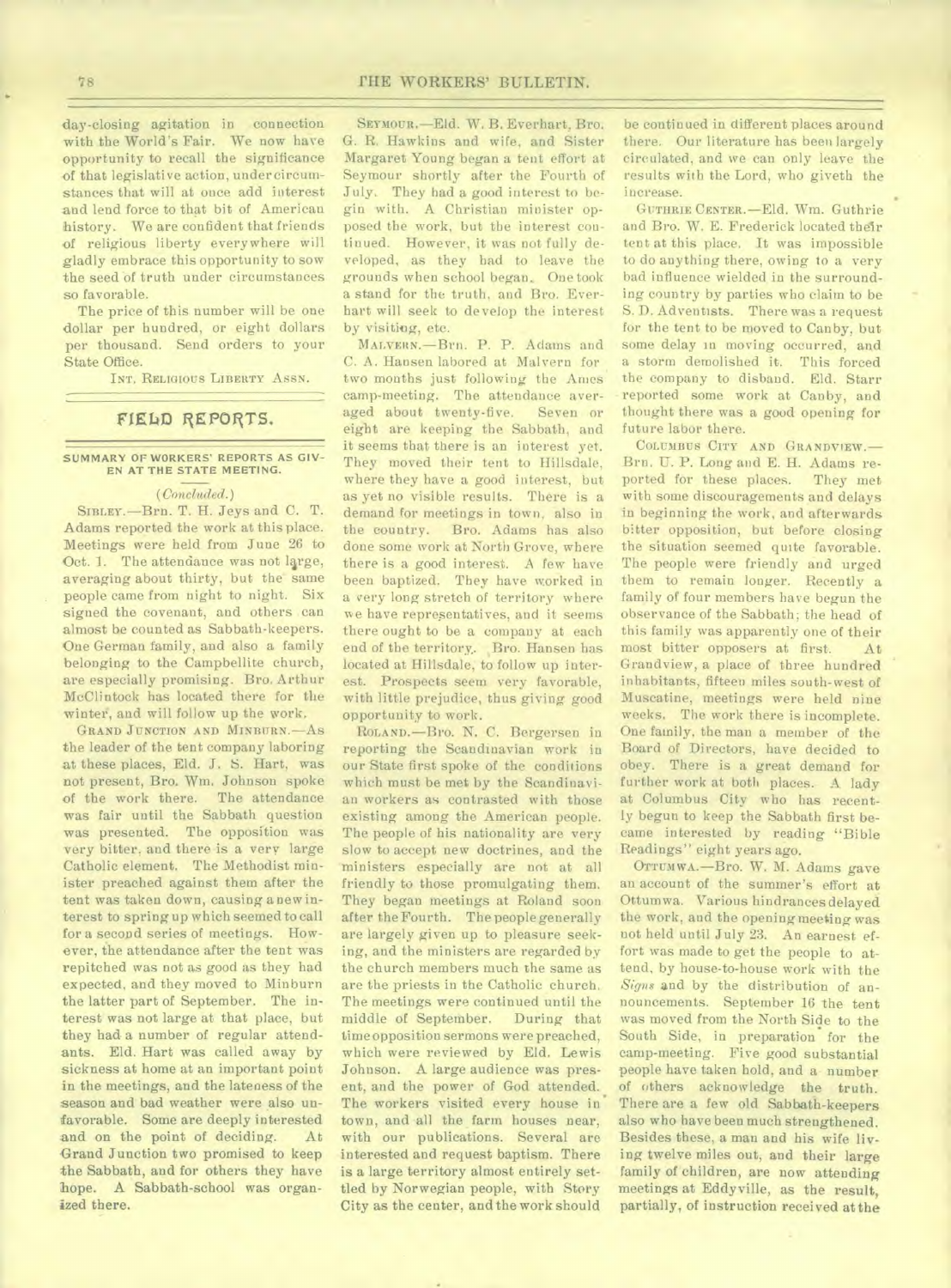tent. This man became interested by studying "Bible Readings," and hear ing of the meetings sought further light. The new Sabbath-keepers take the *Review,* and there is a large demand for our health foods. The work should be extended and deepened by visiting the people at their homes.

FT. MADISON.—Bro. and Sister C. W. Jensen and Sister Lizzie Carter have labored here, and find it a very hard field. But there is some interest, and about fifteen attend Sabbath-school. They do some Christian help work, and this aids them very materially.

CLINTON.—Bro. N. M. Jorgensen introduced the subject of city mission work. There is a great need for this work, with the two extremes of great wealth and dire poverty meeting in the cities. In his work he visits both palace and hovel, and finds that it is a good plan to begin with the distribution of papers. When the interest develops there must be a central place of worship for Sabbath and Sunday evening services. This idea was concurred 'in by a number of other workers. But in all the work there must be unity among the laborers. This they have had at Clinton, and it is producing results. About twenty-five have accepted the truth while Bro. Jorgenson has been there.

Sioux CITY.—Brn. J. W. Dorcas and J. C. Clemens spoke of the work in this city. No certain rules can be laid down for work in the large cities, but the *Signs* is a good entering wedge. \_But it requires earnestness and a close connection with the Lord to go ahead and search out the honest in heart. When one person begins a work he should be permitted to follow it up, for it takes six months or a year to get acquainted, and a change of workers intrudes on the interest more or less. At Sioux City they do Christian help work, and this gives them access to homes. During the past summer they found it difficult to hold the interest, but it is now increasing. Some good substantial ones are among those interested. A Holiness minister invited Bro. Clemens to occupy his tent a week during his absence, which he did, and created some interest in that part of the city. Some are keeping the Sabbath, not because they see it in theory, but because they feel that they must obey God. The work is onward in Sioux City.

THE way to heaven-turn to the right and keep straight on. *-Spurgeon*.

### OUR DIVINE ATTENDANT.

"THE human agent is to present the divine companion with whom he is associated.... Those who have faith and confidence in this divine attendant will develop. They will be gifted with power to clothe the message of truth with a divine, sacred beauty. In all the self-denial and self-sacrifice required, amid all the unpleasant things that occur, they are ever to consider that they are yoked with Christ, partakers with him of his spirit and patience, forbearance, kindness, self-denial, and self-sacrifice. This spirit will make them a place, and give them success, in the work, because Christ is their recommendation to the families. They will not be easily repulsed, for they know that the household needs the instruction these books contain.!"

BRO. O. N. CONKLIN especially requests our prayers for the canvassers. He writes: "I am of good cheer, trusting the Lord to use me. None of self, but all of Him in whose keeping we are, is my desire. I heard of a sick man who was anxious to see some of our publications, and visited him. He was not able 'to buy, but I left him some reading, and he asked me to call again. I thank you for the papers sent me. I place them in the hands of others as soon as I read them myself."

SUSAN HASKELL writes from Cedar Falls: "I am so thankful for the experience I have had this summer. I know the Lord has blessed Sister Nelle and I. We have an interesting Sabbath-school here, so I can meet with our people every Sabbath."

### CANVASSING REPORT FOR WEEK END-ING NOV. 9, 1900.

### Hrs. Ord. Val. Helps. **THE COMING KING.**  Phebe Vosburg..............25 7 \$ 7.00 \$1.50<br>Susan Haskell.... ..........25 10 10.00 1.10 Susan Haskell.... ........25 **COMING KING AND PERIL OF REPUBLIC.**  J. F. Stenberg................35 11 \$11.00 \$3.95 **FROM EDEN TO EDEN.**  Fred Scharff .24 3 \$ 3.00 \$2.35 **PROPHECIES OF JESUS.**  Lewis Hilliard.............39 7 \$13.25 \$6.50 DELIVERIES. Books. Value. Helps. Lost.<br>....... 4 \$7.75 \$.70 Edward Everett..........  $4 \quad $7.75$ SUMMARY. No. of agents 6

" " orders 38 Value of " \$ 44.25 " " helps sold \$ 16.10 Total value \$ 60.35 Value of deliveries \$ 7.75

## THE BOOK WORK. THE SABBATH-SCHOOL.

**CONDUCTED BY MRS. JESSIE** L. **ADAMS.** 

### "JUST ONCE."

SABBATH-SCHOOL teachers are sometimes disposed to think lightly of neglecting a duty "just once." To be absent from school just once, to be late at school just once, or to neglect the study of the lesson or the visit to an absentee just once, can not be of much consequence they say. There are few more mischievous mistakes. This same "just once" is the seed of almost all the sinful habits into which we fall. If the adversary can prevail on us to yield to his suggestions just once, he flatters himself that he can take his own time to do the rest of his destructive work.<br>Sometimes,

when circumstances seem almost to justify absence, an abundant reward is given to the faithful servant who is undeterred by them. "Ons one occasion," says a teacher, "my class were all detained from school by inclement weather. I felt somewhat discouraged, and wished I had stayed at home myself. The school being so small, I spent my time in instructing one little girl; and as I spoke to her of the Saviour, she said, with tears in her eyes, 'I should love to be a Christian, if I had any one to tell me how.' I need not say how fully I then felt repaid for my long walk through rain and mud."

If they regard their own peace of conscience, the welfare of the school, or the interest of their own pupils, true Sabbath-school teachers will be very slow to neglect a duty, though it be but `'just *once."—Selected.* 

#### THE QUARTERLY REPORT OF THE IOWA SABBATH-SCHOOLS.

*The following is the report for quarter ending September 30, 1900:—* 

|                                   | 193 |
|-----------------------------------|-----|
| <b>ACCOUNTING</b><br>" reporting. | 159 |
| Present membership 3.536          |     |
| Average attendance  2,374         |     |
|                                   |     |
|                                   |     |
| 56                                |     |

We have received quite a number of good letters from the schools this quarter, which were much appreciated; also several interesting reports from new schools, which we are glad to welcome. Feel perfectly free to write to us.

### A. HELEN WILCOX, *Sec.*

WORKERS at the State meeting reported new schools at the following places: North Grove, Crawfordsville, Sibley, and Weldon. An isolated member at Luzerne is also reported.